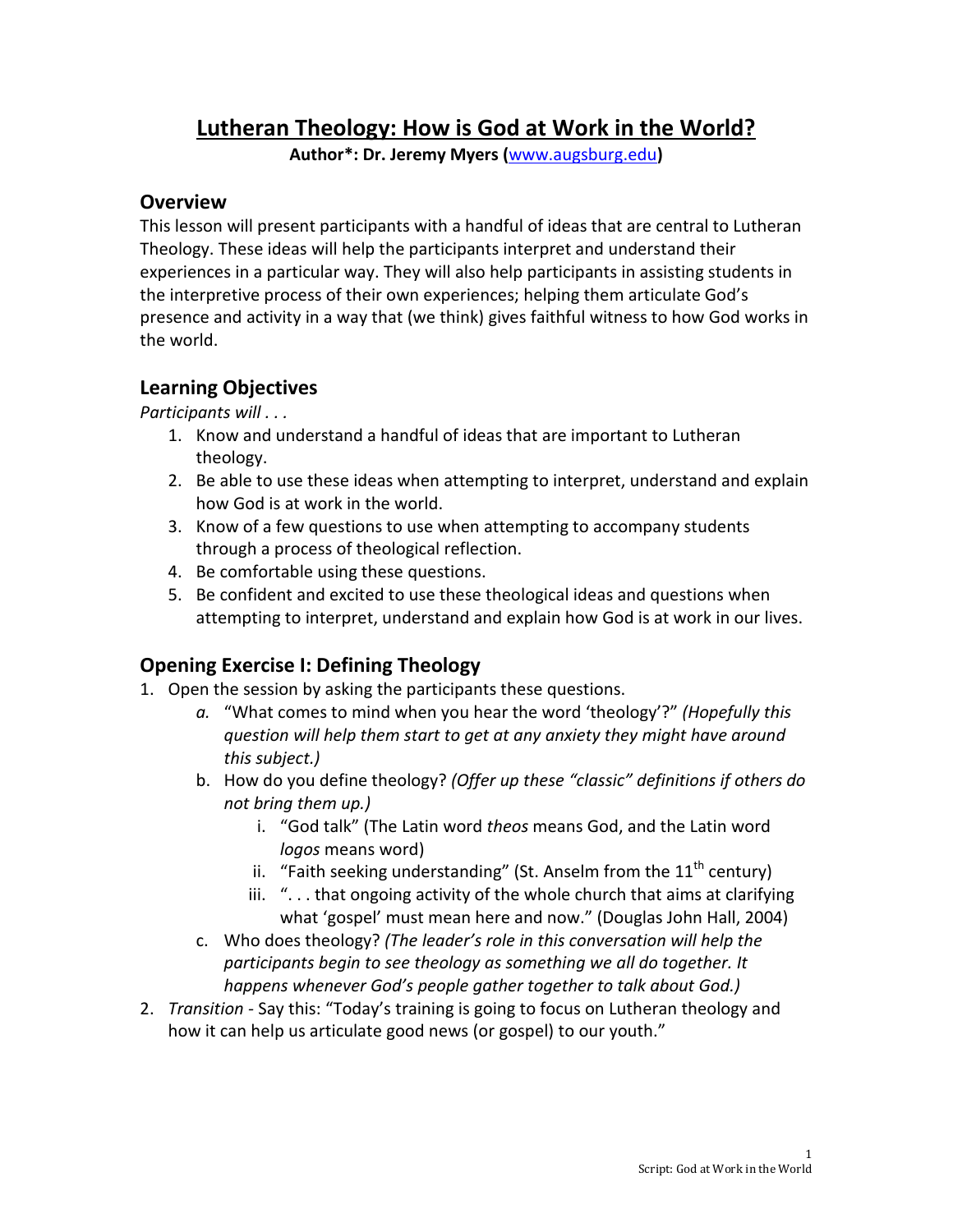### Opening Exercise II: Personal Reflection

- 1. Take a few minutes to write about an experience in your life that you would consider religiously/ spiritually meaningful. Just write about 1 paragraph describing that experience.
- 2. Transition Say this: "Set these aside and we will come back to them later. Theology is not meant for the classroom it is meant for life. It should not be something that is talked about but something that is done. Theology can help us understand and explain the experiences we just wrote about. Theology can help us understand and explain how God is at work in our world."

#### Video

- 1. Introduce video Say this: "Today's video will give us an overview of Lutheran theology. Again, the point of this video is not to teach you big fancy words that you should go and teach to your youth. Instead, the goal is to help you see how Lutheran theology explains God's work in our world."
- 2. Prior to showing the video, each participant should be given a copy of the "Lutheran Theological Terms" handout (see attached) so that they can take notes while listening – Justification, Two Kingdoms, Simultaneously Sinner and Saint, Law and Gospel, Means of Grace, and Vocation.
- 3. Play video 12 minutes (see attached "Theology Video Transcript")

### Discuss Video

(Note to leaders: You will want to preview this video and do a little of your own research on the terms mentioned in the video so you are prepared to answer any questions the participants might have.)

- 1. Are there any questions about the video? Are there any parts of it that are not quite clear to you?
- 2. What was familiar to you?
- 3. What was new?
- 4. Did you find yourself agreeing or disagreeing with the video? Why?

## Practicing Theology

Ask participants to find a partner – try to keep the groups to only two people. Ask them to use the concepts covered in the video to interpret and explain the experience they wrote about at the beginning of this session in the Personal Reflection. They do not need to use the exact same words from the video (i.e., justification) but try to use the concept itself (i.e., forgiveness/ grace).

- 1. Give the first person in the pair five minutes to use the concepts from the video when describing the experience they wrote about to their partner.
- 2. After 5 minutes, tells the pairs to switch so the other partner now has 5 minutes to talk about his or her experience using the concepts from the video.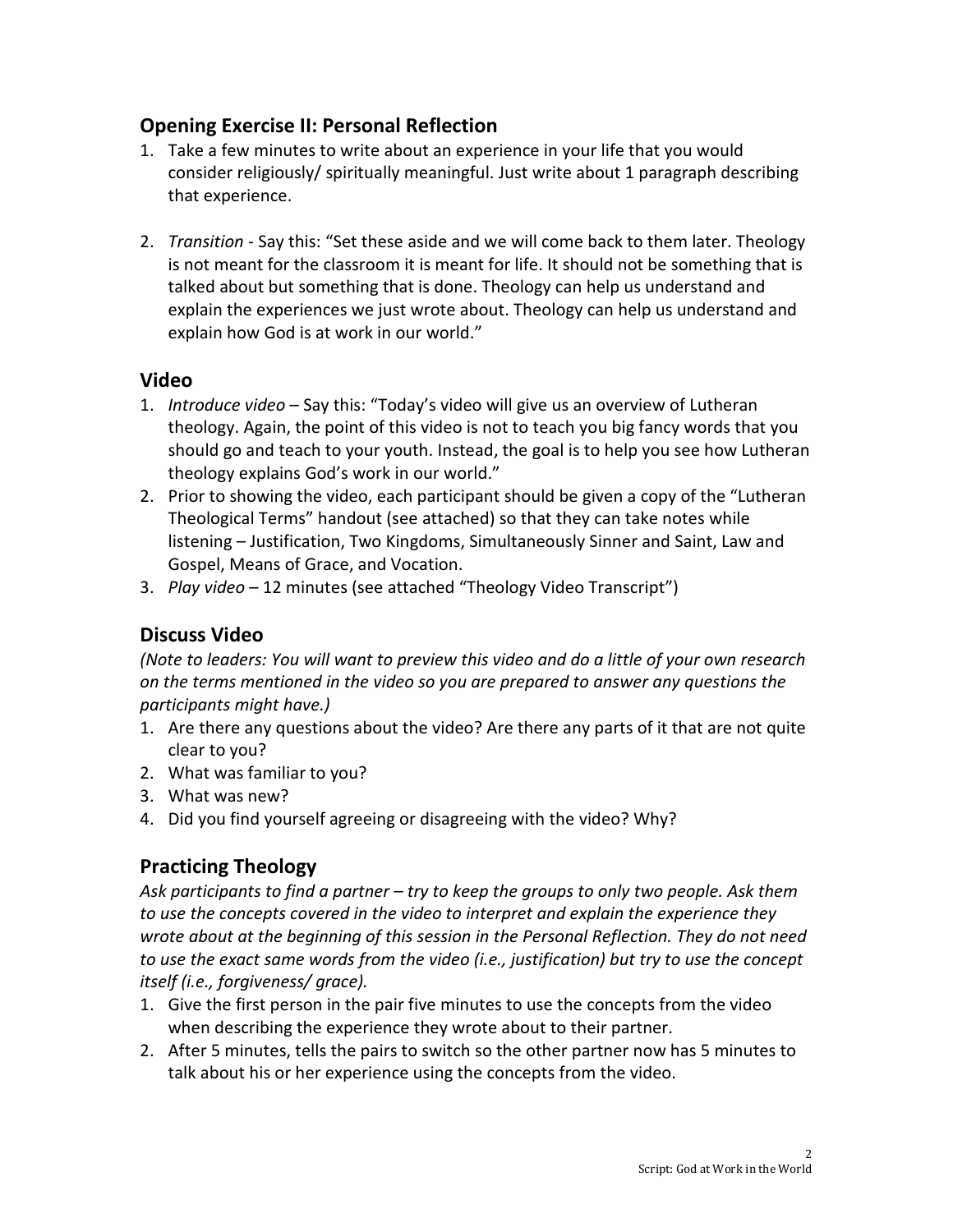- 3. Process: Ask the entire group to share what this was like for them. Was it easy? Difficult? Clumsy? Did you find it helpful? Meaningless? Did it help you understand your experience differently?
- 4. Encouragement: Say this "Just like anything else we do, this will take practice. Again, we don't do this in order to be a 'part of the club', we do this because we believe these ideas help us say some important things about who God is and how God is at work in our world. It is important to help our youth think about God in these ways as opposed to some of the alternatives that are floating around out there such as Moralistic Therapeutic Deism."
- 5. Transition: Say this "Theology should never be one-sided, it should always be a conversation. So, we are now going to practice using certain questions that might help you engage your youth in the process of theological reflection."

# Powerful Questions

Introduce the questions, asking each participant to reflect on each question on their own for a moment. Encourage them to rephrase the questions so they sound more natural to them. Challenge them to try and use these three questions with at least one person in the next two days.

- 1. Tape three large sheets of paper on the walls with one of these questions on each sheet.
	- a. How have you experienced God's grace recently?
	- b. Has there been a time recently when you felt like God was absent? Explain this experience.
	- c. What do you think is Christ's invitation to you in these situations?
- 2. Say this: "Here are three questions that you can ask the youth you work with at any given time to encourage them to begin to think theologically about the things that go on in their lives – good and bad. Again, the point is not to use these questions exactly as they are phrased here, but to phrase them in a way that is natural and still gets at to the point."
- 3. Ask the participants to move around the room to each sheet of paper on their own. Ask them to ponder the question on the sheet of paper and then write their own version of that question on the same sheet of paper. Allow about 5 minutes for this exercise.
- 4. Share some of the alternative questions with the group.
- 5. Ask the participants to find a new partner. Have one partner choose a question to ask the other partner. They should then listen to the partner's response for a couple minutes before they switch and repeat this process.
- 6. Discuss this question as a large group: How could you see yourself using these questions with your youth? If the participants are resistant and express a fear of feeling awkward or uncomfortable asking their youth these questions, then challenge them by asking them what would need to happen in order for them to begin asking these questions of their youth.